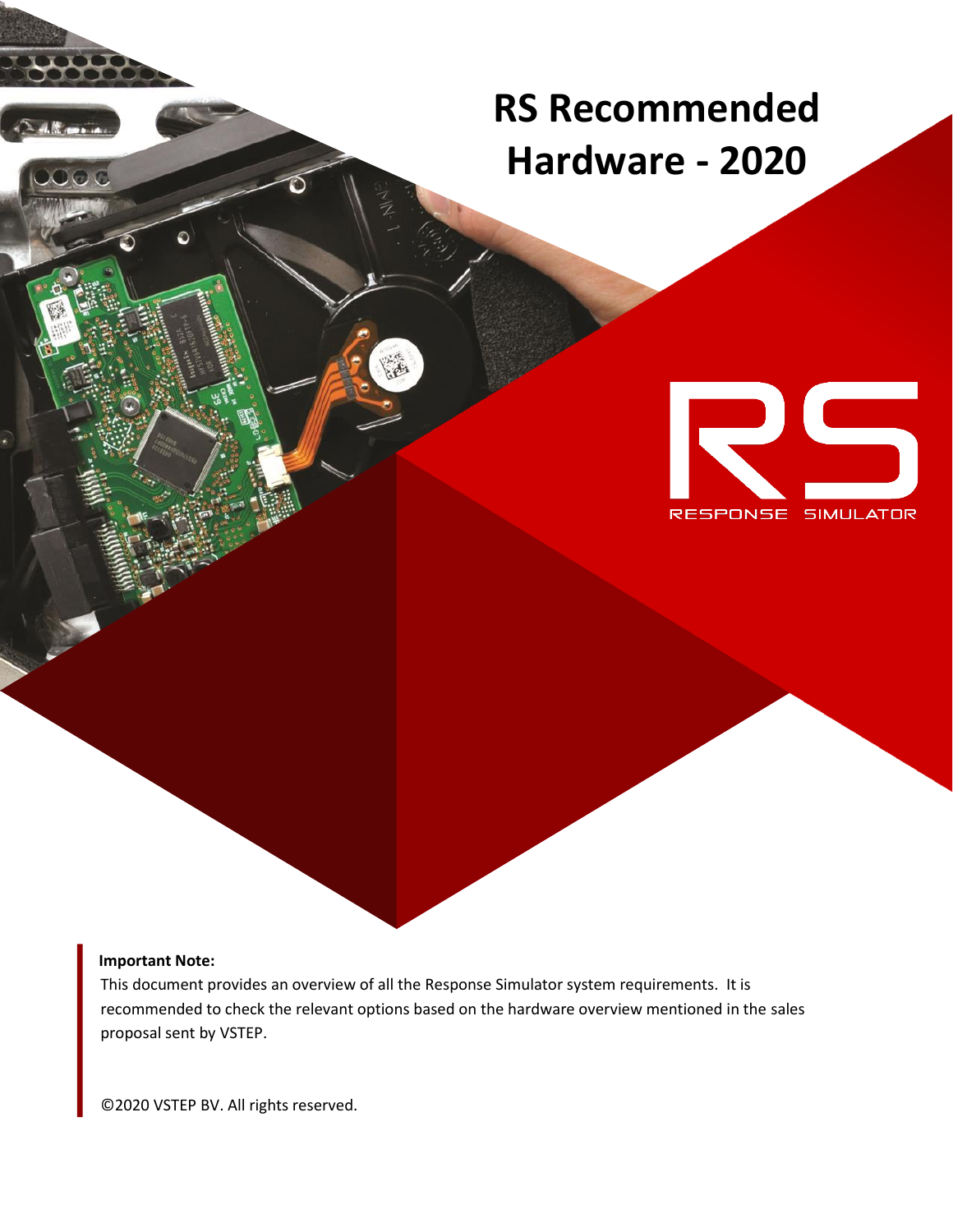## **Recommended – Dual Monitor Training**

Desktop (Up to two displays)

| <b>Component</b>         | <b>Type</b>                                                     |
|--------------------------|-----------------------------------------------------------------|
| <b>Operating System</b>  | Windows $10 - 64$ bit (English language – for remote support)   |
| <b>CPU</b>               | Intel <sup>®</sup> Corei5/Corei7 (3.5Ghz or faster)             |
| <b>Memory (RAM)</b>      | 16GB                                                            |
| <b>Graphics</b>          | Nvidia GeForce RTX2060 (or better)                              |
| <b>Primary Hard Disk</b> | 256 GB SSD Drive (At least 150 GB of free space)                |
| Sound                    | DirectX <sup>®</sup> 9.0 compatible sound card or onboard sound |
| Power supply             | 750 watts output (silver or gold label certified)               |
| <b>Network</b>           | Intel based Gigabit LAN interface                               |
| <b>Other</b>             | Keyboard, Mouse, Speakers and Logitech joy pad F310             |
| <b>Standard Setup</b>    | <b>Trainee</b><br>Instructor                                    |

Laptop (with one additional display)

| <b>Component</b>         | <b>Type</b>                                                |
|--------------------------|------------------------------------------------------------|
| <b>Operating System</b>  | Windows 10 - 64bit (English language - for remote support) |
| <b>CPU</b>               | Intel Core i7                                              |
| <b>Memory (RAM)</b>      | 16GB                                                       |
| <b>Graphics</b>          | GeForce RTX 2060 (or better)                               |
| <b>Hard Disk</b>         | 256 GB SSD Drive (At least 150 GB of free space)           |
| Sound                    | DirectX 9.0 compatible sound card or onboard sound         |
| Other                    | Mouse and Logitech joypad F310                             |
| <b>Video Output Type</b> | At least 1x HDMI or Display Port output                    |
| <b>Standard Setup</b>    | <b>Trainee</b><br>Instructor                               |

VSTEP An ISO9001:2015 certified company T: +31 (0) 10 201 4520



Weena 690 F: +31 (0) 10 201 4522 3012 CN, Rotterdam info@vstepsimulation.com<br>The Notherlands The Netherlands [www.vstepsimulation.com](http://www.vstepsimulation.com/)

©2019 VSTEP BV - All rights reserved 2/3